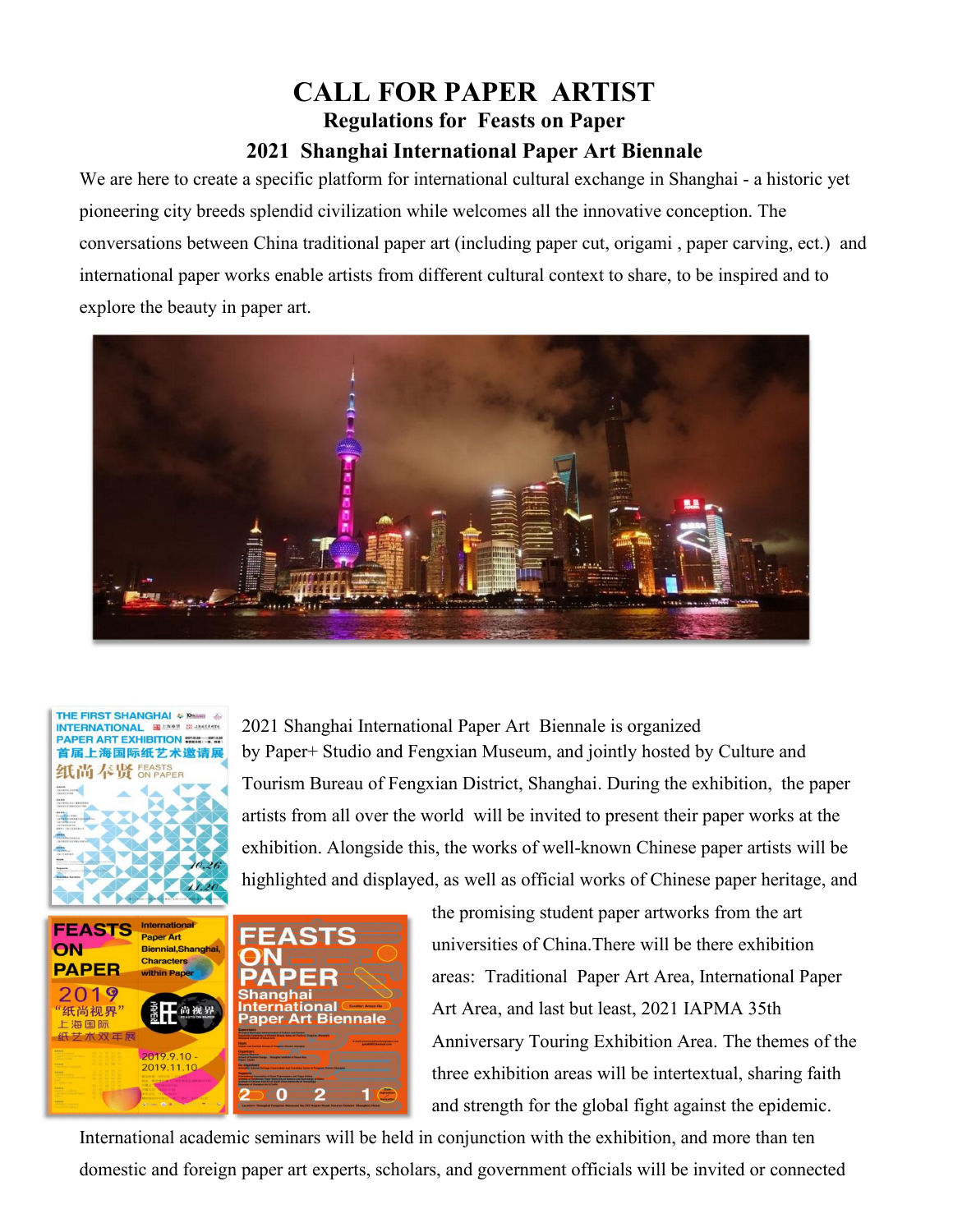online to participate; a series ofart and cultural activities will also be carried out: theme handicraft workshops, on-site cultural activities, parallel exhibition , Environmental Art Market, etc.

#### **Theme of Biennale: Love**+**Care**

The epidemic that began at the end of 2019 has sealed each individual in an independent space, while at the same time being engulfed in a closely related human community. This is an era full of various uncertainties and possibilities. Questions about oneself, the space and the world are endless, and the meaning of existence and unbounded love emerge surgingly. We need paper art more than ever. As an outlet for expression and writing, it comes from life and is a daily poetry regained in the world's great torrent, and it shows a great love that connects everyone while brings hope to each other. In this biennale, a various thoughts of artists around world will be presented, concerning the epidemic, nature, live, promising hope and the great love. The paper that has always written history will continue to write in the form of contemporary art



at this moment, taking the real-time picture of epidemics and the river of consciousness. At the same time, we are able to swim through the cold winter and head towards the next spring, along with the soft yet tough power of paper.



#### **Duration&Location**

Date:September 25th – November 25th , 2021 Location: Fengxian Museum, Shanghai(No.333 Hupan Road,Fengxian District, Shanghai,China) Museum Open Day: 9:00-16:30 (Tue-Sun.)

# **Opening**

Date: September 25th 10:00 am Schedule: 10:00-11:00 Opening Ceremony 11:00-12:00 A visit to the exhibition 13:00-16:30 Academic Forum

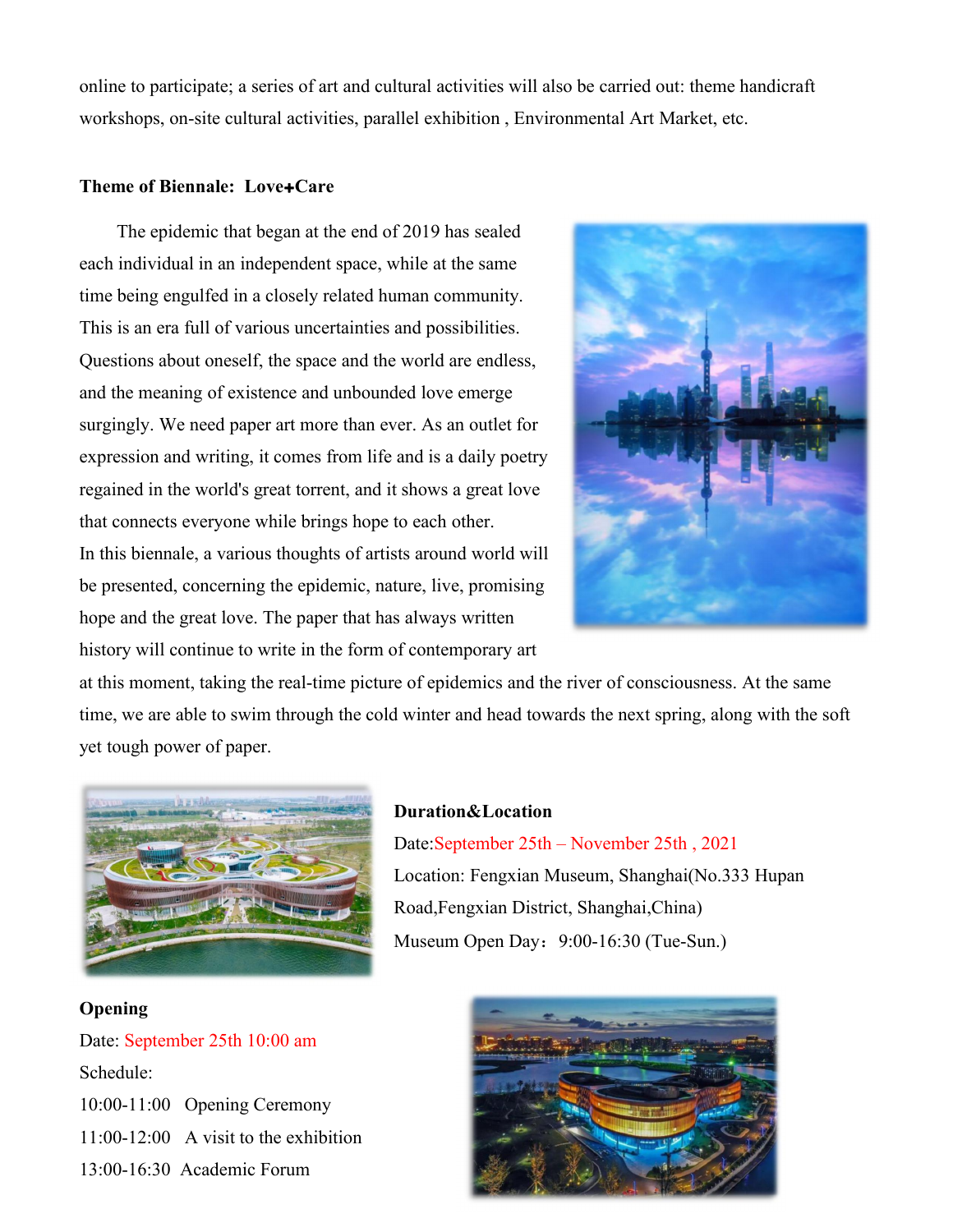

**Review of 2019 Paper Art Biennale** Link of online Exhibition : [https://720yun.com/t/ddvkibpyrqb?scene\\_id=37089449](https://720yun.com/t/ddvkibpyrqb?scene_id=37089449) Video link: <https://youtu.be/dYDIHSJT4uQ>

### **Publication**

Feast On Paper - Catalogue of the 2021 Shanghai International Paper Art Biennale

### **Supervisers**

Shanghai Municipal Administration of Culture and Tourismi Shanghai Institute of Visual Arts Organizing Committee of Oriental Beauty Valley Art Festival, Fengxian, Shanghai

### **Hosts**

Culture and Tourism Bureau of Fengxian District, Shanghai

### **Organizer**

Fengxian Museum School of Fashion Design, Shanghai Institute of Visual Arts Paper+ Studio

### **Co-organizer**

Intangible Cultural Heritage Preservation and Promotion Center of Fengxian District, Shanghai

### **Supports**

International Association of Hand Papermakers and Paper Artists Institute of Handmade Paper University of Science and Technology of China Institute of Chinese Folk Art of South China University of Technology Magazine of Shanghai Art & Crafts

# **Timeline**

| Contents                          | Date                                                    |
|-----------------------------------|---------------------------------------------------------|
| Duration of artists' open call    | 30th May -23th July 2021                                |
| Deadline for entries              | 23th July 2021                                          |
| Stage 1:Announcement of Selection | Before23th July 2021                                    |
| Stage 2:Announcement of Selection | Before 6th August 2021                                  |
| Date for sending works            | 23th July - 25th August 2021(the last time to arrive in |
|                                   | Guangzhou, China)                                       |
| Opening day                       | 25th September 2021                                     |
| Exhibition closing date           | 25th November 2021                                      |
| Return of works                   | 15th February 2022 $\sim$ 15th December 2022            |

# **Participation Procedures( Registration is free)**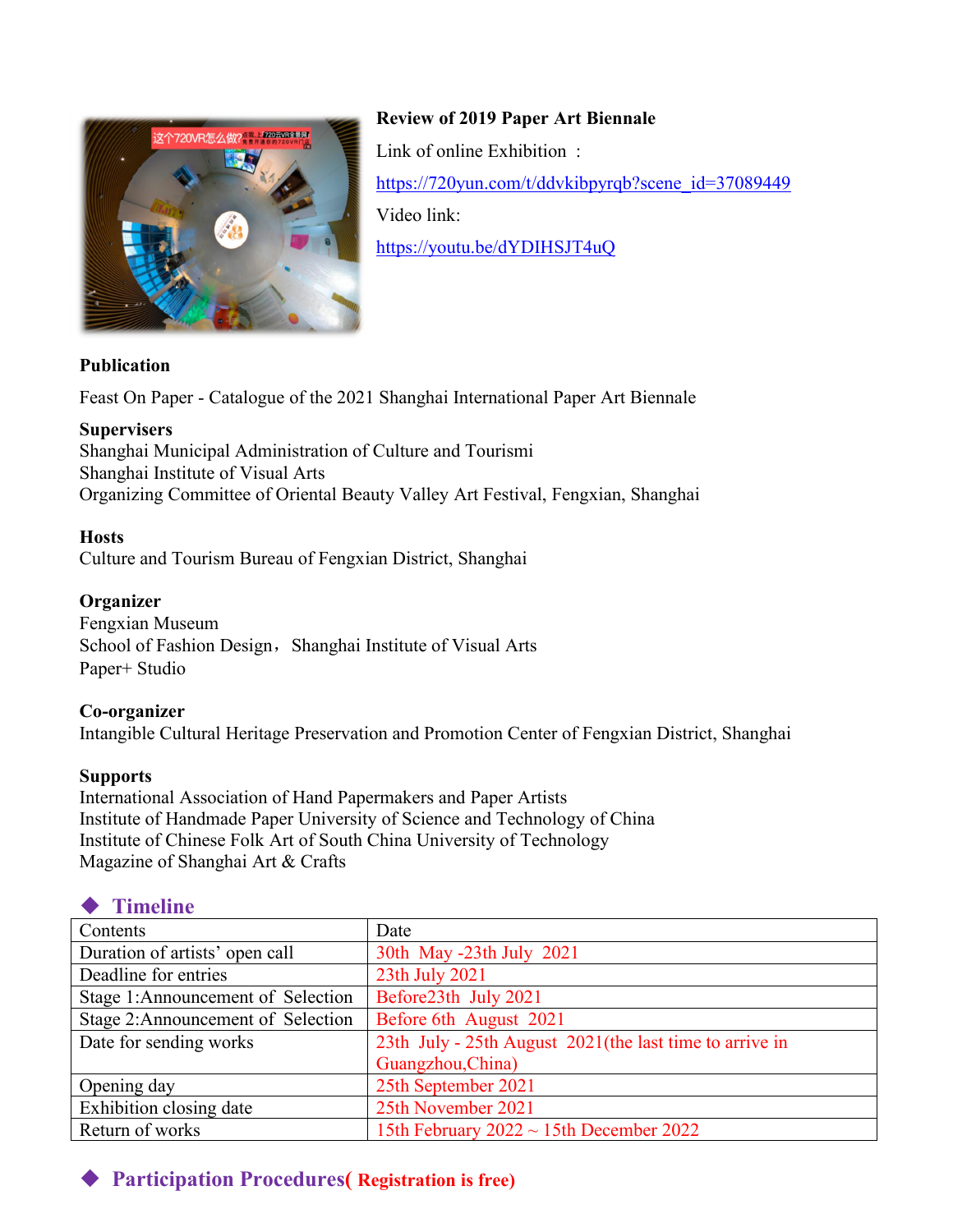The application procedure will be in four steps as described below:

### **Step one :Application Submission**

### **Deadline: 23th July 2021 - via email only**

Applications submitted later than the deadline will not be accepted.

Application documents:

1 An application form (template provided) -- the title, dimensions, medium, description, and intent of your work. The work is not limited in size, it would be better if it is more than 50\*70\*50cm, and we also accept beautiful small works while welcome large paper art installations > Step one : Application Submission<br>
23th July 2021 - via email only<br>
33th July 2021 - via email only<br>
Applications submitted later than the deadline will not be accepted.<br>
The application format is:<br>
work. The work is n **isthe catalog and the catalog and web presentation**, but will not be accepted.<br> **Application documents:**<br>
(D) An application form (template provided) - the title, dimensions, medium, description, and intent of your work

 $(2)$  At least 3 digital pictures of your work – 600-800 dpi in .jpg or .tif format

 $\widehat{4}$  Personal potrait photo – 400\*600 dpi in .jpg format

You will be informed by E-mail on or before **August 6th, 2021** if your works are selected for the exhibition. Application documents should be sent to Anson Ou at

**[gala8000@hotmail.com](mailto:gala8000@hotmail.com)**

**ansonou@feastsonpaper.com**

### **Step two :Sending original artworks selected in Step one**

### Deadline: **August25, 2021 – last time to arrive in Guangzhou**

Works have to arrive in Guagnzhou,China, no later than the deadline.

 $(1)$  Originals arriving after this date will not be included in the exhibition.

2 The organizer is not responsible for any loss ordamage sustained during transportation.

3 The works should be sent to Anson Ou– 2021Feasts on paper - Shanghai International Paper Art Exhibition by registered air-mail in a simple packet, unframed, without mounting, bearing the declaration "No commercial value, For Exhibition Only". Please notice: Packages with declared value amounts arrive directly in the customs office, and they will be returned back from the customs office at the expense of the sender.

(4) All selected works must be legibly labeled with the titles, dimensions, media, and dates of the work.

5 Allworks have to be with prepared hanging system by the artist. If such not exist, the organizers reserved the right to expose the work according to their possibilities and if this is against the entirety of the work, the organizers don't take any responsibility. If this embarrass or threaten other works, the organizers reserved the right not to expose the work having such a problem. Accepted works must be sent to the address below:

**Person: Anson Ou Address: Room 401 ,No.27 Guangtang West Road ,Tianhe District, Guangzhou, China Postcode:510640 Tel: +86 18824102779**

**Step three : The Exhibition**